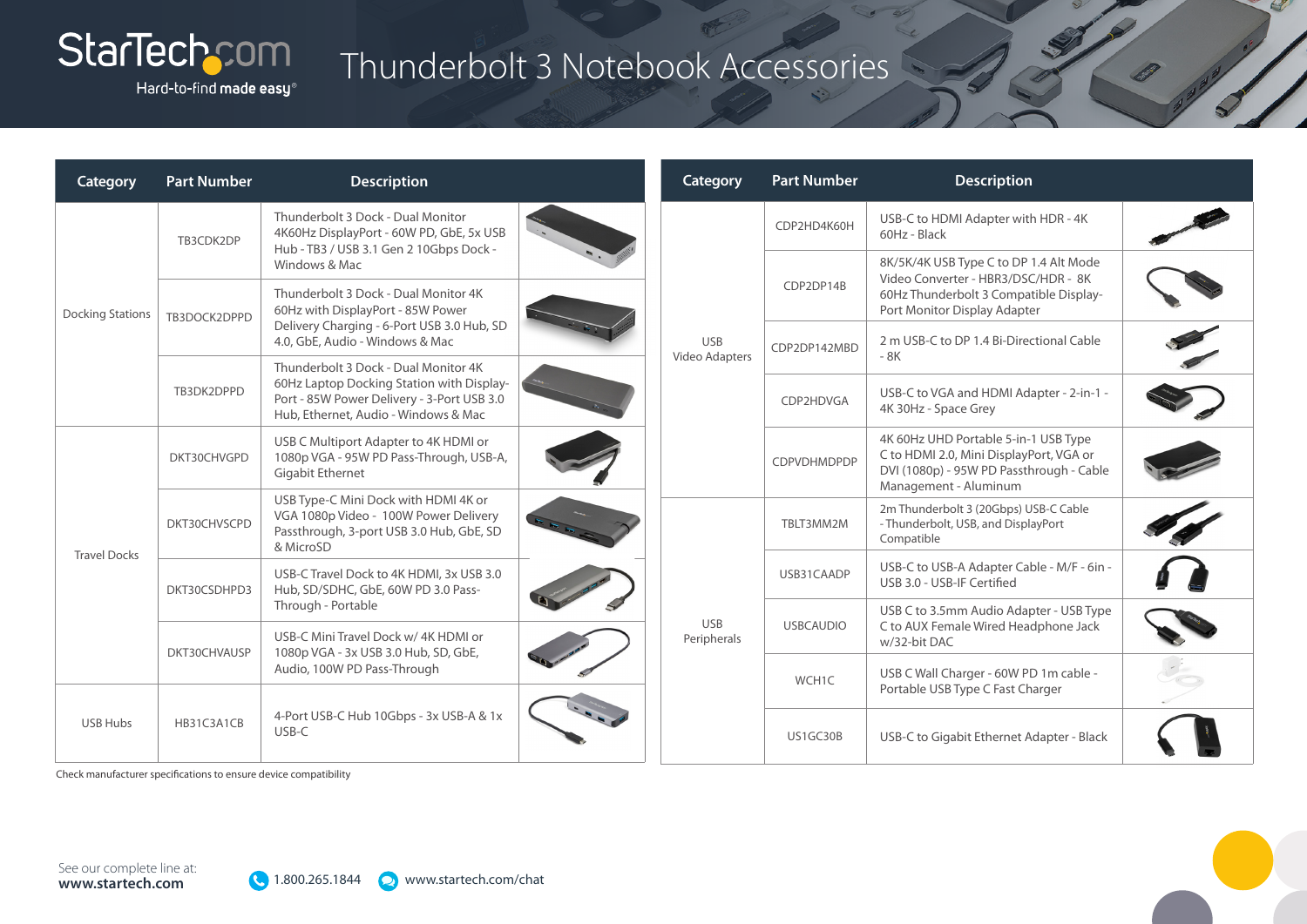# StarTechcom

Hard-to-find made easy $^\circ$ 

| Category                | <b>Part Number</b>                                               | <b>Description</b>                                                                                                                                           |                              | Category               | <b>Part Number</b>                                | <b>Description</b>                                                                                                                                    |  |
|-------------------------|------------------------------------------------------------------|--------------------------------------------------------------------------------------------------------------------------------------------------------------|------------------------------|------------------------|---------------------------------------------------|-------------------------------------------------------------------------------------------------------------------------------------------------------|--|
| <b>Docking Stations</b> | DK30CHHPD                                                        | Dual Monitor 1080p HDMI Laptop Docking<br>Station - 60W Power Delivery - 1x USB-C,<br>3x USB-A, Ethernet - Dual Video Display<br>USB 3.1 Gen 1 Type-C Dock - |                              |                        | CDP2HD4K60H                                       | USB-C to HDMI Adapter with HDR - 4K<br>60Hz - Black                                                                                                   |  |
|                         | DK30C2DPPD                                                       | Mac & Windows<br>Hybrid Universal Laptop Docking<br>Station w/ Dual Monitor 4K60Hz HDMI<br>& DisplayPort - USB 3.1 Gen 1 Hub, GbE -                          |                              |                        | CDP2DP14B                                         | 8K/5K/4K USB Type C to DP 1.4 Alt<br>Mode Video Converter - HBR3/DSC/HDR<br>- 8K 60Hz Thunderbolt 3 Compatible<br>DisplayPort Monitor Display Adapter |  |
|                         |                                                                  | 60W Power Delivery - Z<br>Windows, Mac & Chrome                                                                                                              | <b>USB</b><br>Video Adapters | CDP2DP142MBD           | 2 m USB-C to DP 1.4 Bi-Directional Cable<br>$-8K$ |                                                                                                                                                       |  |
| <b>Travel Docks</b>     | DKT30CHVGPD                                                      | USB C Multiport Adapter to 4K HDMI or<br>1080p VGA - 95W PD Pass-Through, USB-A,<br><b>Gigabit Ethernet</b>                                                  |                              |                        | CDP2HDVGA                                         | USB-C to VGA and HDMI Adapter - 2-in-1 -<br>4K 30Hz - Space Grey                                                                                      |  |
|                         | DKT30CHVSCPD                                                     | USB Type-C Mini Dock with HDMI 4K or<br>VGA 1080p Video - 100W Power Delivery<br>Passthrough, 3-port USB 3.0 Hub, GbE, SD<br>& MicroSD                       |                              |                        | CDPVDHMDPDP                                       | 4K 60Hz UHD Portable 5-in-1 USB Type<br>C to HDMI 2.0, Mini DisplayPort, VGA or<br>DVI (1080p) - 95W PD Passthrough - Cable                           |  |
|                         | DKT30CSDHPD3                                                     | USB-C Travel Dock to 4K HDMI, 3x USB 3.0<br>Hub, SD/SDHC, GbE, 60W PD 3.0<br>Pass-Through - Portable                                                         |                              |                        |                                                   | Management - Aluminum<br>USB-C to USB-A Adapter Cable - M/F - 6in -                                                                                   |  |
|                         | DKT30CHVAUSP                                                     | USB-C Mini Travel Dock w/4K HDMI or<br>1080p VGA - 3x USB 3.0 Hub, SD, GbE,                                                                                  |                              |                        | USB31CAADP                                        | USB 3.0 - USB-IF Certified                                                                                                                            |  |
| <b>USB Hubs</b>         |                                                                  | Audio, 100W PD Pass-Through<br>3-Port Portable USB 3.0 Hub plus Gigabit                                                                                      |                              |                        | <b>USBCAUDIO</b>                                  | USB C to 3.5mm Audio Adapter - USB Type<br>C to AUX Female Wired Headphone Jack<br>w/32-bit DAC                                                       |  |
|                         | ST3300GU3B                                                       | Ethernet - Aluminum with Built-in Cable                                                                                                                      |                              | <b>USB Peripherals</b> |                                                   |                                                                                                                                                       |  |
|                         | HB31C2A2CB                                                       | 4 -Port USB-C™ Hub 10Gbps - 2x USB-A &<br>2x USB-C                                                                                                           |                              |                        | WCH1C                                             | USB C Wall Charger - 60W PD 1m cable -<br>Portable USB Type C Fast Charger                                                                            |  |
|                         | Check manufacturer specifications to ensure device compatibility |                                                                                                                                                              |                              |                        | US1GC30B                                          | USB-C to Gigabit Ethernet Adapter - Black                                                                                                             |  |

USB-C Notebook Accessories

See our complete line at:<br>
Www.startech.com<br>
See our complete line at:<br>
See our complete line at: **www.startech.com**